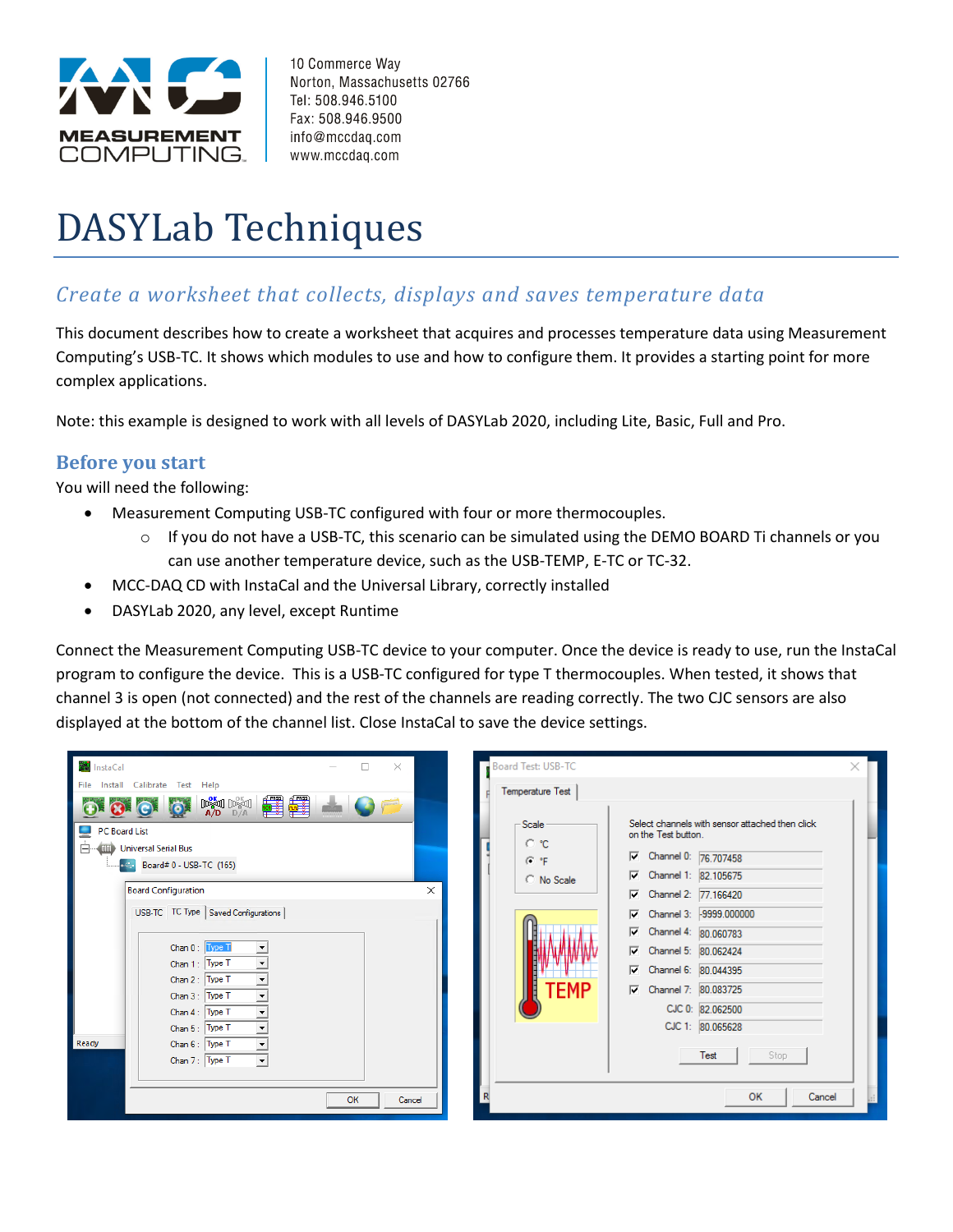## **Worksheet Overview**

The figure shows the completed worksheet. Using the USB-TC from Measurement Computing, the worksheet collects data at two samples/second (the base rate of the device), and displays it as a thermometer styled bar graph, as a plotted graph on a chart recorder, and as digital values on a digital meter. Correct units are applied, and custom channel names are used. A Start/Stop switch is used to provide the operator with program control (not available in DASYLab Lite).



## **Create the Analog Input and configure it**

Add an Analog Input module from the module browser. To do this, click on the "+" to open the Module→Input/Output group, and click again to open the MCC-DRV group. Select the Analog Input module, and drag it to the work area. When you drop it on the work area, the following dialog appears, prompting you to select the channel group to use.

| 局<br>$\mathbf{R}$<br>$\mathbf{u}$<br>ш | 小小叫口 医毛帽回 |                    |                                       | $X$ & $B$ $B$ $C$ $C$ $C$ $C$ $C$ |        |
|----------------------------------------|-----------|--------------------|---------------------------------------|-----------------------------------|--------|
| <b>Favorites</b><br>Navigator          |           |                    |                                       |                                   |        |
| <b>Modules</b><br><b>Black Box</b>     |           |                    |                                       |                                   |        |
| <b>E</b> Modules                       | ㅅ         |                    |                                       |                                   |        |
| inputs/Outputs                         |           |                    | MCC-DRV: Analog Input                 |                                   |        |
| <b>Driver</b>                          |           |                    |                                       |                                   |        |
| <b>E</b> DDE                           |           | <b>E-</b> Computer |                                       |                                   | OK     |
| 中 <b>自 RS232</b><br><b>E</b> ICom      |           |                    | USB-TC (Device 1)<br>M TI Channel 0.9 |                                   | Cancel |
| <b>ED IEEE 488</b>                     |           |                    |                                       | Ľ5                                | Help   |
| <b>E</b> ModBus                        |           |                    |                                       |                                   |        |
| <b>E</b> OPC DA Client                 |           |                    |                                       |                                   |        |
| <b>E</b> MCC-DRV                       |           |                    |                                       |                                   |        |
| Analog Input                           |           |                    |                                       |                                   |        |
| Analog Output                          |           |                    |                                       |                                   |        |
| Digital Input                          |           |                    |                                       |                                   |        |
| Digital Output<br>Counter Input        |           |                    |                                       |                                   |        |
| Counter Output                         |           |                    |                                       |                                   |        |

Select the USB-TC Inputs, TI Channel 0..9, and click OK. The module icon will appear on the work area.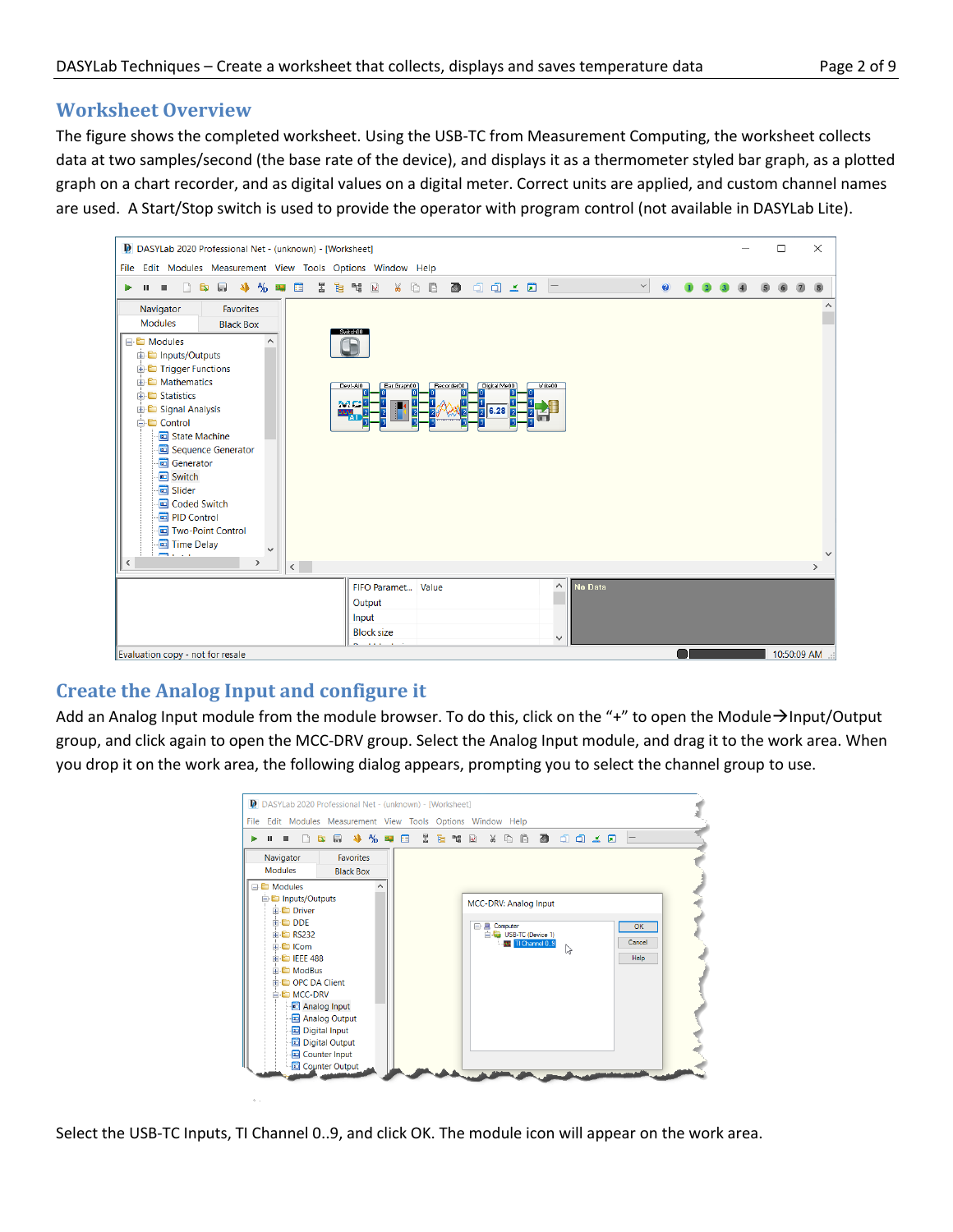Open the module properties by double-clicking over the module icon, or by right-clicking over the module icon and selecting Module Properties.

First, double click on the Channel 1 button.



The active channel moves to channel 1, and the button changes from disconnected to connected.

Modules that connect directly to hardware have a fixed channel bar, reflecting the channels available on the device. Repeat, double-clicking over channel 2, and then over channel 9, so that you have four active channels, 0, 1, 2 and 9. Channels 8 and 9 are the USB-TC CJC (cold junction compensation) channels.

| Analog Input                                                                           |                             |
|----------------------------------------------------------------------------------------|-----------------------------|
| Module name: MCC USB-TC<br>Description:                                                |                             |
| 0 1 2 3 4 5 6 7 8 9<br><b>QOODDDDDDDDDDD</b><br>USB-TC (Device 1)                      |                             |
| Continuous, 2 Hz, 1 samples / block<br>Read TEDS<br>Hardware<br>Measurement            | <b>OK</b><br>Cancel<br>Help |
| Channel name: Section 1<br>°F<br>Units:<br>Analog type:<br>Temperature<br>$\backsim$ 1 |                             |
| Range<br>Lower limit:<br>Upper limit:<br>0.000<br>0.000<br>۰<br>÷<br>÷                 |                             |
| Current Channel Value<br>Temperature<br>Scale: Fahrenheit<br>73 22976<br>$\checkmark$  |                             |

Module properties to change:

- Module Name I used MCC USB-TC
- Channel Name for each channel I used Section 1, Section 2, Section 3 and CJC-2
- Scale select Fahrenheit at the bottom of the dialog box. The Units automatically change to °F and the Current Channel Value reflects degrees Fahrenheit. Ensure that you change each channel.

Click OK to close the properties and save them. Your module icon now looks like this:

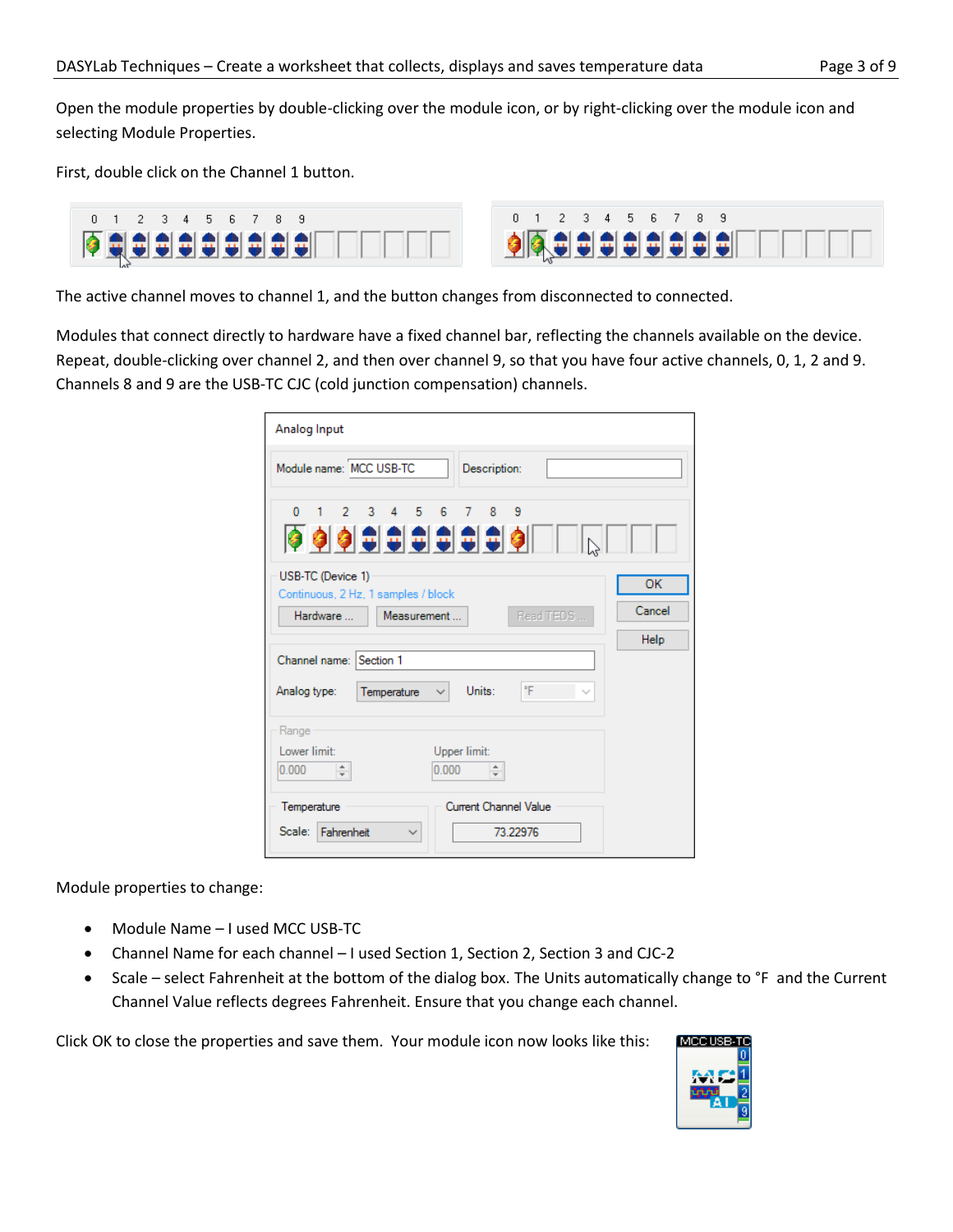## **Create Display Modules**

On the module browser, click the "-" to close the Input/Output group, and then click the "+" to open the Display Group. Select the Bar Graph module, and drag it to the work area, to the right of the Analog Input module. Open the module properties, and click the **button to add three channels, for a total of four.** 

Change the Display Mode from Bar to Thermometer. To quickly replicate this for all four channels, click the F7 key on your keyboard. This will copy the Display Mode setting to all activated channels.

Next, click on the Scaling… button at the bottom of the properties dialog. Change each channel to an appropriate scale. For this example, I used 0.00 to 100.00. Ensure that you configure all four channels; you can click F8 to copy all of the Scaling Bar Graph settings to each channel.

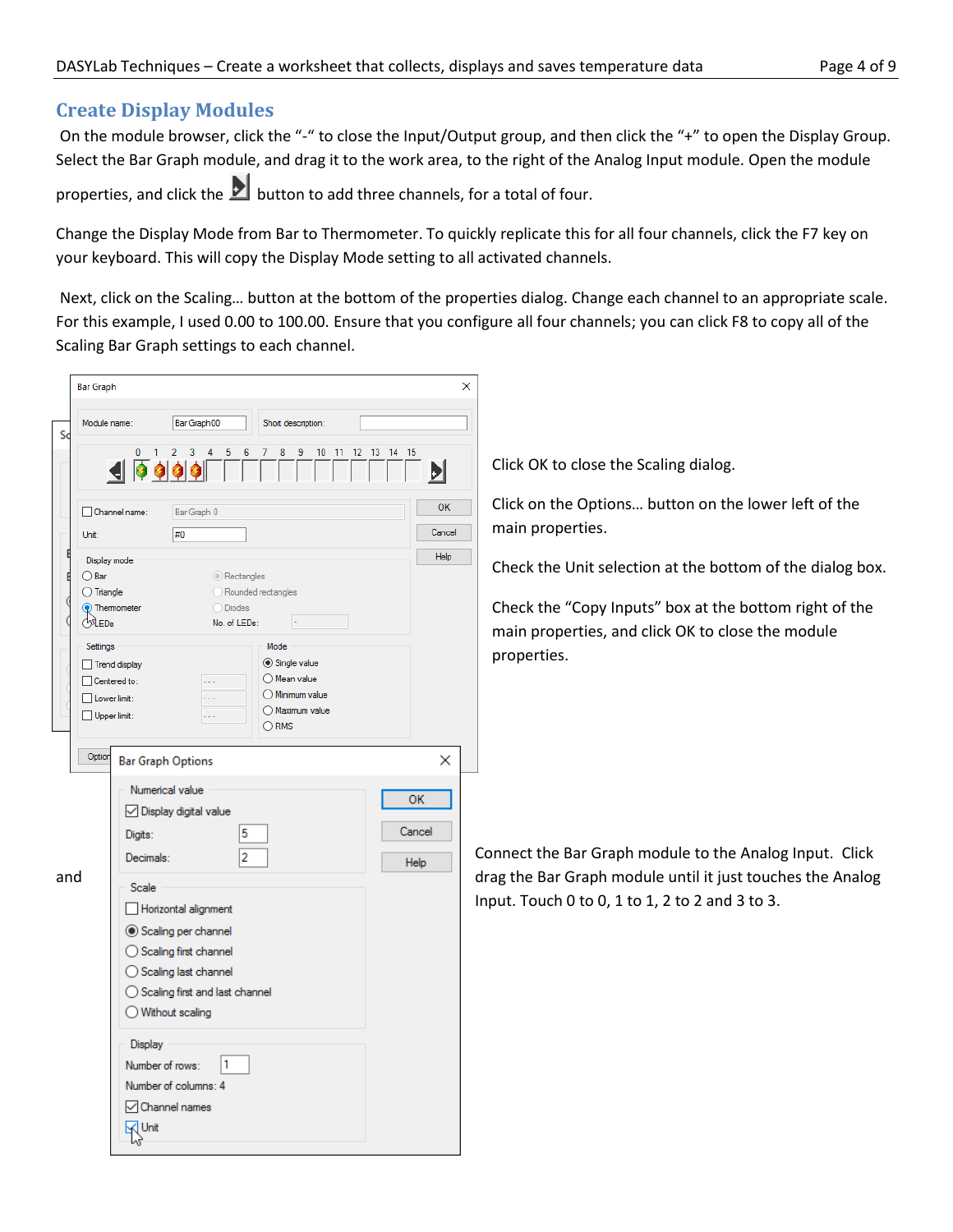



Let go, and DASYLab should draw the wires between the modules.

Create a Chart Recorder module in the same way. Select the Chart Recorder from the Display group and drag it onto the work area, to the right of the Bar Graph. Double click to open the module properties.

Click the **button to add three channels, for a total of four.** Click the X-Scaling button to configure the Display Range (to the right). The default is 60.00 seconds. Change it to 60 minutes or 1 hour. Click OK to save the X-Scaling. Click on the Y-Scaling button to configure the amplitude scale for each channel. Select an appropriate range for each channel, for example, 0.00 to 100.00. You can use the F8 key to copy the settings to all four channels. Click OK to save the Y-Scaling.

| <b>Chart Recorder X-Scaling</b>                                          |                          |                                                                                                                                                                | ×                   |
|--------------------------------------------------------------------------|--------------------------|----------------------------------------------------------------------------------------------------------------------------------------------------------------|---------------------|
| Time axis<br>◯ Fixed<br>Curve from left                                  | Continuous               | $\odot$ Time                                                                                                                                                   | <b>OK</b><br>Cancel |
| Scaling<br>Automatic<br>Time format<br>Unit:<br>$\bigcirc$ Free<br>Unit: | $\overline{\phantom{a}}$ | Maximum display range<br>60.0000<br>Display range:<br>2<br>Maximum:<br>Unit:<br>$\bigcirc$ Seconds<br><b>O</b> Minutes<br>$\ln \frac{1}{2}$<br>$\bigcirc$ Days | Help                |
| Labels<br>Step dx:<br>Format:<br>Ticks:<br>Miniticks:<br>Decimals:       | . .<br>.<br>٠            | Zoomed display range<br>□ Enable zoom<br>Zoom range:<br>Unit:<br>Seconds<br>Minutes<br>Hours<br>Days                                                           |                     |

| Scaling Recorder00                                                                            |                                             |                          | ×                    |
|-----------------------------------------------------------------------------------------------|---------------------------------------------|--------------------------|----------------------|
| 3 4 5<br>6<br>$\mathbf{0}$<br>$\overline{2}$<br>19 9 1                                        | 8 9 10<br>$\overline{7}$<br>$-11$           |                          | 12 13 14 15          |
| Display area<br>0.0000<br>Begin:<br>100.0000<br>End:<br>Automatic scaling<br>O Manual scaling | Labels<br>Ticks:<br>Miniticks:<br>Decimals: | 5<br>1<br>$\overline{2}$ | OK<br>Cancel<br>Help |
| Output format<br>(®) Normal format<br><b>Exponential format</b><br>Engineering format         | Display mode<br>□ Display channel           |                          |                      |

Finally, check the "Copy inputs" box at the lower right of the main dialog box. Click OK to save the settings.

Connect the Chart Recorder to the Bar Graph. Your worksheet now looks like this:



| <b>Chart Recorder</b>                                 |                                                                       |                                  |                             |
|-------------------------------------------------------|-----------------------------------------------------------------------|----------------------------------|-----------------------------|
| Module name:                                          | Recorder00                                                            | Short description:               |                             |
| 7 <sub>nom</sub><br>$\bigcirc$ In x- and y-directions | O Only y-direction                                                    | O Only x-direction               | じ                           |
|                                                       |                                                                       |                                  |                             |
| Time axis                                             |                                                                       | <b>Trigger events</b>            |                             |
| ◯ Time definition for x-scaling                       |                                                                       | <b>O</b> Display individually    |                             |
| $\bigcirc$ Current date                               |                                                                       | ○ Connect                        |                             |
|                                                       | $0 \t1 \t2 \t3 \t4 \t5$<br>6<br>7 <sup>7</sup><br>8<br>SPOOFFFFFFFFFF | $9 - 10$<br>12 13 14 15<br>$-11$ | D                           |
| Channel name:                                         | Recorder 0                                                            |                                  | OK                          |
| Unit :                                                | #0                                                                    |                                  | Cancel                      |
|                                                       |                                                                       |                                  | <b>Help</b>                 |
| X-Scaling                                             | Y-Scaling<br>Ref. Curve                                               | Print Options                    | <sup>1</sup> Copy<br>inputs |

Add a Digital Meter module, in the same way. Select the Digital Meter from the module browser, and add it to the work area to the right of the Chart Recorder. Double click to open the properties, and add three channels. Check the "Copy Inputs" box at the lower right. Click OK and connect it. Your worksheet should now look like this.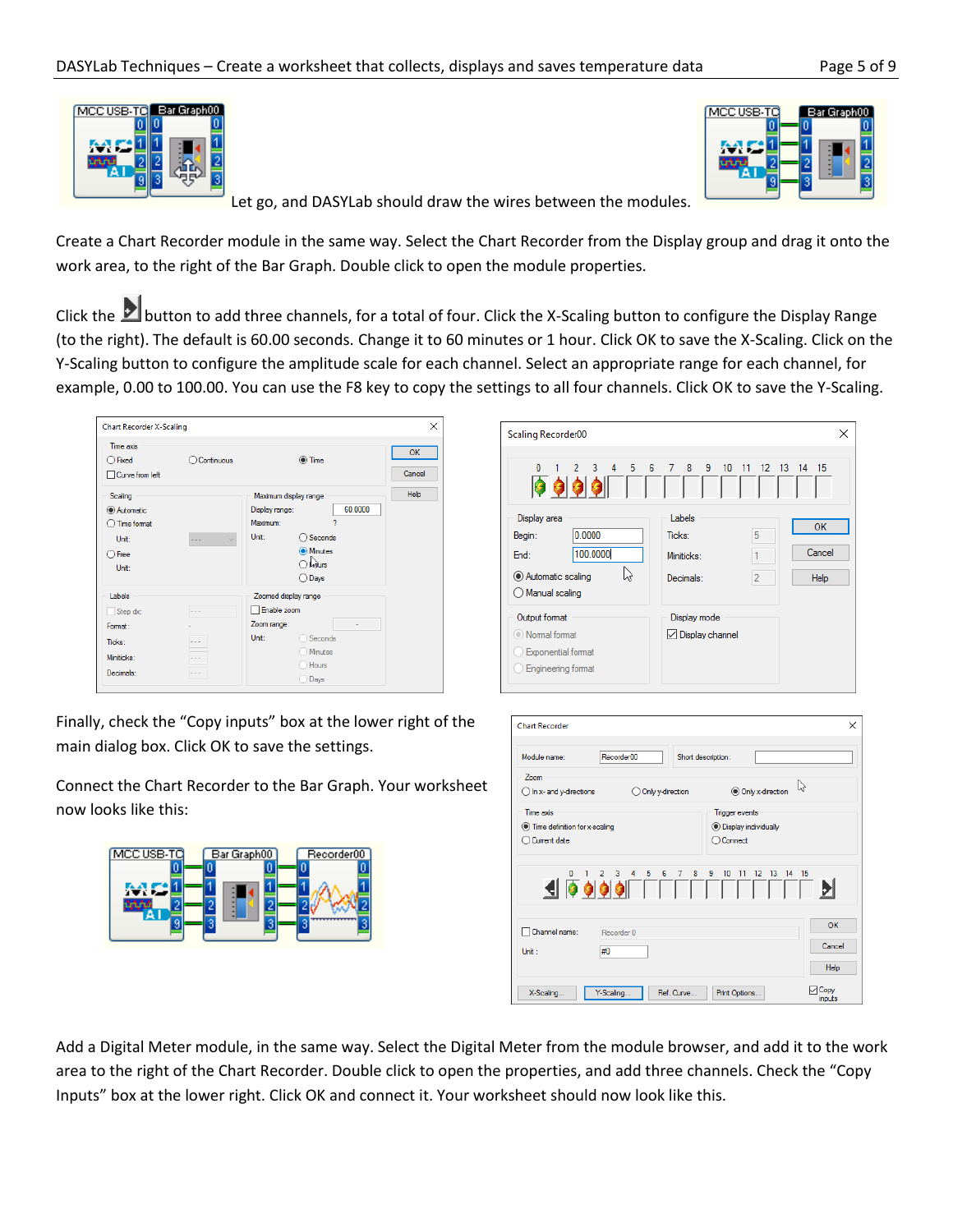

#### **Save the data to the hard drive as an ASCII file**

At this point, the worksheet will run, but will not store data to the hard drive. You must explicitly store data using a File→ Write Data module.

Create the Write Data module: In the module browser, click the "-" to close the Display group, and click the "+" to display the Files group.

Drag the Write Data module to the work area, to the right of the Digital Meter. Double click to open the properties. Configure the module for four channels, and to store the data to an ASCII file. You can refer to the ASCII file Technique paper to configure the module.

Click on the File… button on the lower right to name the file, and to select the file location.

You can also configure the module to "Append to existing file".

| <b>Write Data</b>                                                                                                                                                                         | $\times$               |
|-------------------------------------------------------------------------------------------------------------------------------------------------------------------------------------------|------------------------|
| Module name:<br>Write00<br>Short description:<br>$\Omega$<br>3<br>4<br>5<br>8<br>9<br>10<br>11   12   13   14   15<br>$\overline{2}$<br>6<br>$\overline{7}$<br>1<br><b>JO999FIFF</b><br>Ы | OK<br>Cancel<br>Help   |
| Channel name:<br>Write 0<br>#0<br>Unit:<br>File format<br>Options<br>ASCII (ASC)<br>$\checkmark$<br>Block / Header separate<br>Options<br>Append to existing file                         | Comment                |
| Filename -> global string<br>Write protection<br>$\Box$ String:<br>$ -$<br>Blocks<br>Save file every<br>Name only<br>O With path<br>Text:<br>File information                             | Multifile              |
| Fixed<br>$\checkmark$<br>File:<br>C: \Users\Public\Documents\DASYLab\14.0.0\enq\data\USB-TC Temperature Data.ASC                                                                          | File<br>Copy<br>inputs |

Click OK to save the module settings. Connect the Write Data module to the Digital Meter.

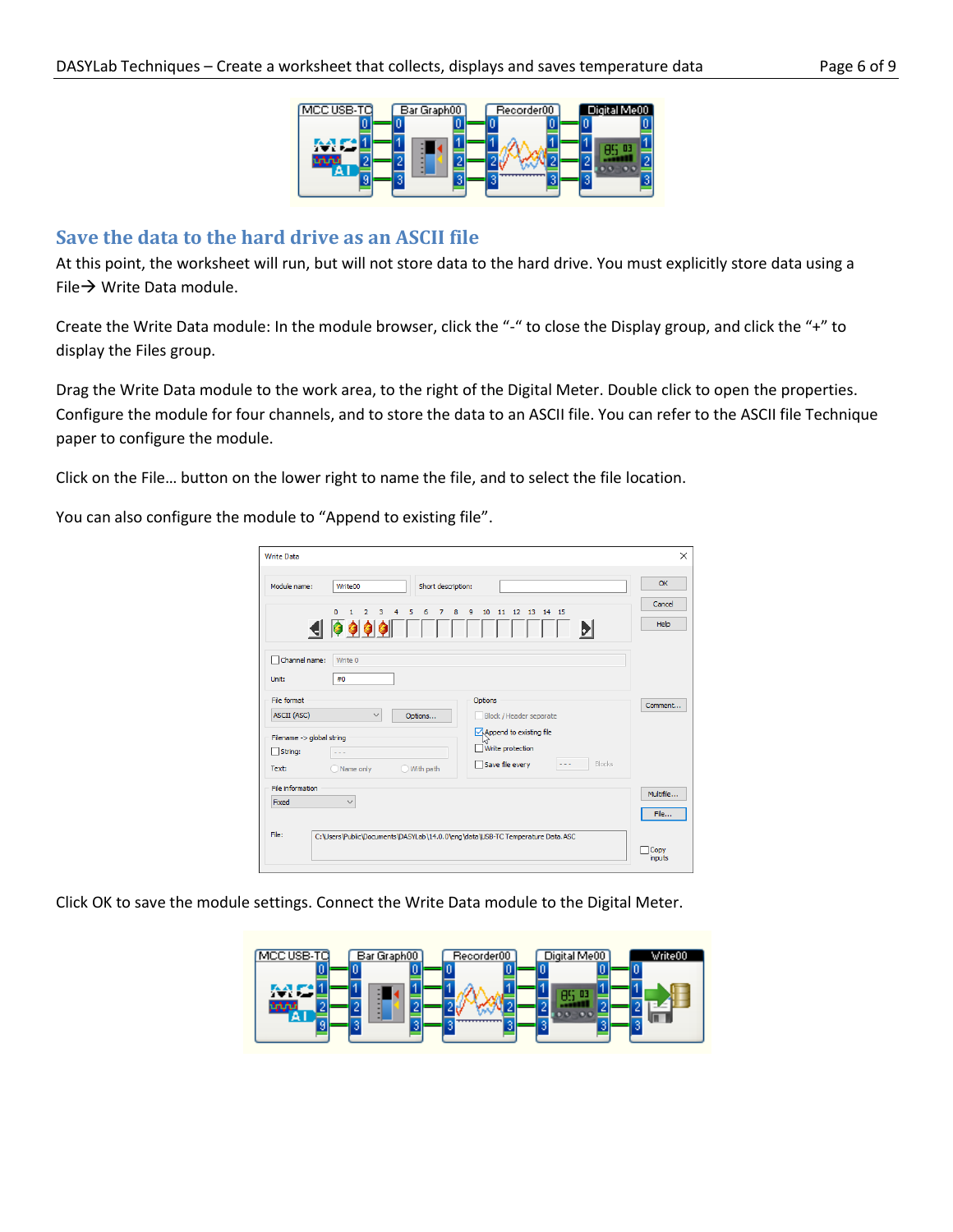### **Copy channel names to all modules**

When you configured the Analog Input, you named each channel. You can quickly copy the channels names to all connected modules. Go to the Options menu, and select the Copy Channel Names setting.



## **Add a Switch module to control start and stop**

You can start and stop the DASYLab measurement by clicking on the green start button on the left of the function bar.

| D DASYLab 2020 Professional Net - USB-TC-Techn note.DSB - [Worksheet] |                  |  |      |
|-----------------------------------------------------------------------|------------------|--|------|
| File Edit Modules Measurement View Tools Options Window Help          |                  |  |      |
|                                                                       |                  |  | - 20 |
| иг<br>gator<br>Start                                                  | <b>Favorites</b> |  |      |
| <b>Modules</b>                                                        | <b>Black Box</b> |  |      |

You can also add a Switch module to give you more control over where the button is on the screen. Click on the "+" to open the Control Group on the module browser. Select the Switch module, and drop it on the work area below the other modules.

Open the module properties, and change the mode to "Start/Stop". If you choose, name the module, also.

Click on the Options button, and turn off the "With channel name" and "With status text" settings.

Your worksheet now looks like this:

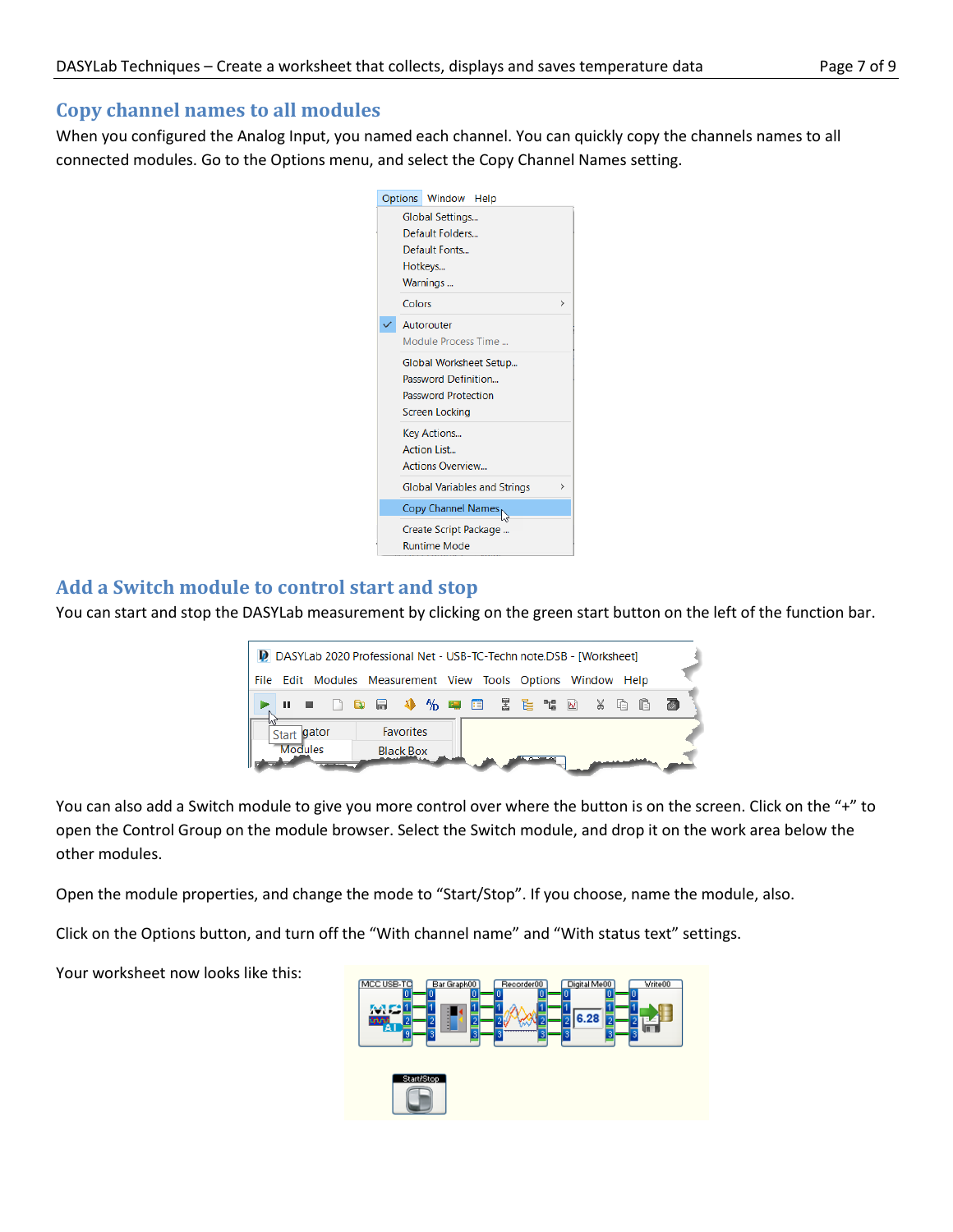## **Run the worksheet and arrange the displays**

The worksheet is ready to run. Before starting it, restore the displays from the bottom of the screen using the "Restore all windows" button on the function bar.



Rearrange the displays, and resize them, so that you can see them all at once. Start the worksheet by clicking on the Start button.

Your running worksheet should look something like this:



Note that the channel names and units appear in the Bar Graph and Digital Meter display windows.

You can try changing various options in the modules, to see how the appearance changes. For example, open the module properties for the Digital Meter, click on Options, and uncheck the "Unit in separate row" setting. Turn on the trend indicator, or activate the color coded high and low value alarms in the Bar Graph and Digital Meter modules.